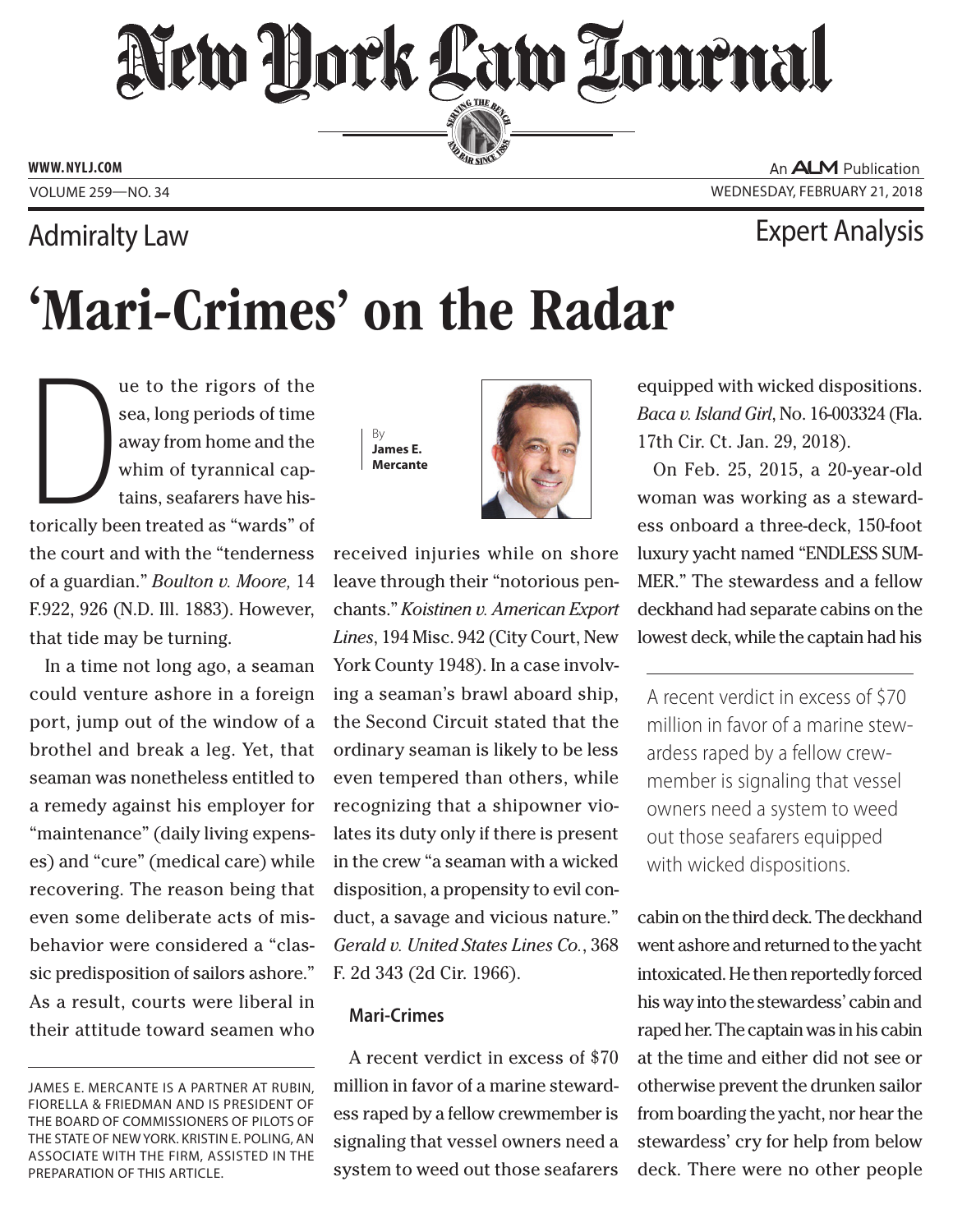onboard and the yacht's communication system was down, so the stewardess apparently had no means to call for help. The deckhand was prosecuted and pled guilty to sexual battery. The stewardess initiated a civil suit against the deckhand and her employer, the yacht owner. According to the verdict sheet, the jury found that the plaintiff stewardess was acting within the course of employment as a crewmember of a vessel in navigation at the time of the incident; that the yacht owner was negligent and that negligence was the legal cause of the damage to plaintiff. Id.

There were issues in the *Baca* case as to whether the laid-up and out of commission yacht still qualified as a "vessel in navigation" under maritime law and, in the same vein, whether the culpable deckhand qualified as a "seaman." Seaman status goes handin-hand with employment aboard a vessel, but by the same token, if the yacht no longer qualifies as a vessel in navigation, the worker no longer qualifies as a seaman. The jury's determinations on these issues apparently triggered the yacht owner's marine insurance policy indemnifying for negligent acts of a crewmember. The "status" issues reportedly will be the subject of an appeal.

#### **Marine Liability**

When a crime occurs at sea involving a crew member or passenger, the finger typically gets pointed at the vessel owner or employer with the deep pocket and a responsibility to provide persons with a safe vessel. In practice, a seaman's employer can be held accountable for liability arising from injury or death to another seaman under the federal "Jones Act" (46 U.S.C. §30104) or the doctrine of "unseaworthiness." Comparatively, a common carrier like a cruise ship owner owes a non-delegable duty to protect its passengers from crimes. While most courts hold carriers strictly liable for assault by a crewmember on a passenger, New York federal courts anchor carrier

Thorough employee background checks and proper onboard security and communications measures are here to stay for vessels of all shapes and sizes employing a crew.

liability based on negligence. *York v. Commodore Cruise Line, Ltd*., 863 F. Supp. 159 (S.D.N.Y. 1994).

An employer's liability under the Jones Act for a crewmember's assault against another crewmember requires either that the: (1) assault was committed by a crewmember's superior for the benefit of the ship's business; (2) ship's officers negligently failed to prevent a foreseeable assault; or (3) employer negligently hired the seaman when it should have known of the seaman's troubling temperament. *Lambert v.* 

*Morania Tanke*, 677 F.2d 245 (2d Cir. 1982). In *Cain v. Alpha S.S.*, 35 F.2d 717 (2d Cir. 1929), a shipowner was held responsible when its captain beat a crewmember with a wrench for being late to work. Oddly enough, in finding liability, the court held that the assault was done to benefit ship's business because the captain was making an "effort to maintain discipline and obtain a full engine room crew for the watch of which he was in charge." Id. In *Baca v. Island Girl*, the yacht owner's reported failure to conduct a background check on its hired crew coupled with the captain not enforcing a rule against allowing intoxicated crew members to board the vessel was apparently instrumental in finding negligence and unseaworthiness of the vessel.

The doctrine of seaworthiness is a general maritime law concept developed by federal admiralty courts. It is a close cousin of strict liability when a vessel is deemed not fit for its intended purpose, whether by poor design, a dangerous condition, or the owner's hiring of an incompetent officer or crewmember. The duty includes the obligation to provide a ship with seamen "equal in disposition and seamanship to the ordinary men in the calling." *Jones v. Lykes Bros. Steamship*, 204 F.2d 815, 817 (2d Cir. 1953). For example, just the presence onboard of a violent crewmember